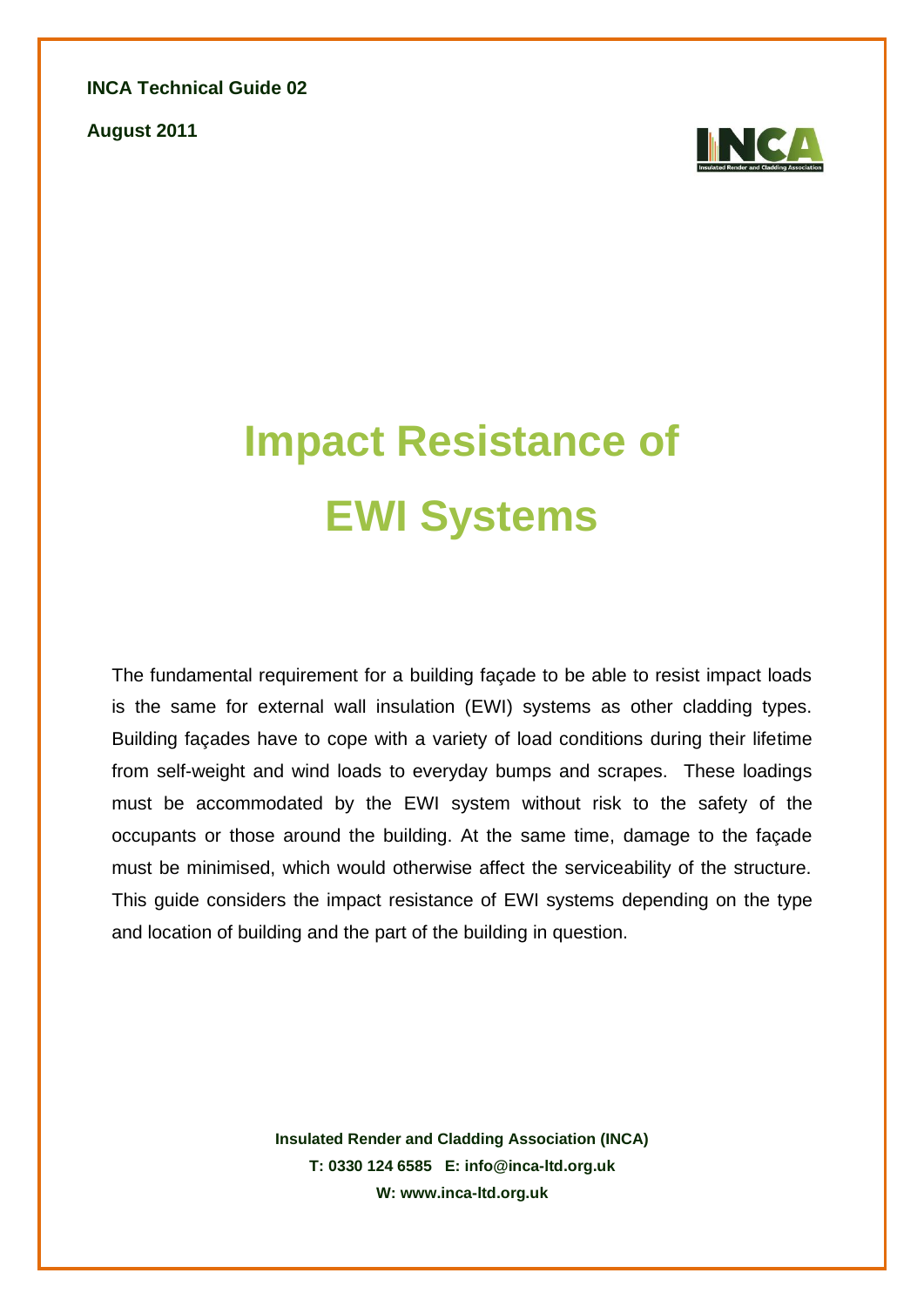# **Types of Impact**

*Soft Body* impacts result primarily from people falling or thrown against the façade. They can be defined as bodies that can be deformed under impact and thus redistribute the load and an object such as a football would also be an example. *Soft Body* impacts tend to result in general bending of the façade.

*Hard Body* impacts result from the collision of rigid objects with the façade. As the bodies are unable to deform, they tend to cause localised punching through of the finish. Examples of *Hard Body* impacts include access equipment, bumps from vehicles and malicious damage from objects such as hammers etc.

There is a further impact type for *Perforation*, which refers to small-headed objects that can penetrate or perforate the surface.

Heavy and robust materials such as masonry or concrete are expected to withstand normal impacts; however, lighter forms of construction used in modern façades such as EWI require testing to determine their impact resistance, which must then be matched to the use category of the particular façade.

## **Test Standards**

Guidance and test methods for impact resistance come from a variety of different sources; however, they are broadly similar using either steel balls for *Hard Body* impacts or canvas bags/balls filled with glass beads for *Soft Body* impacts. Perforation tests are conducted using special indentors.

The current standards, requirements and test methods are summarised and tabled overleaf.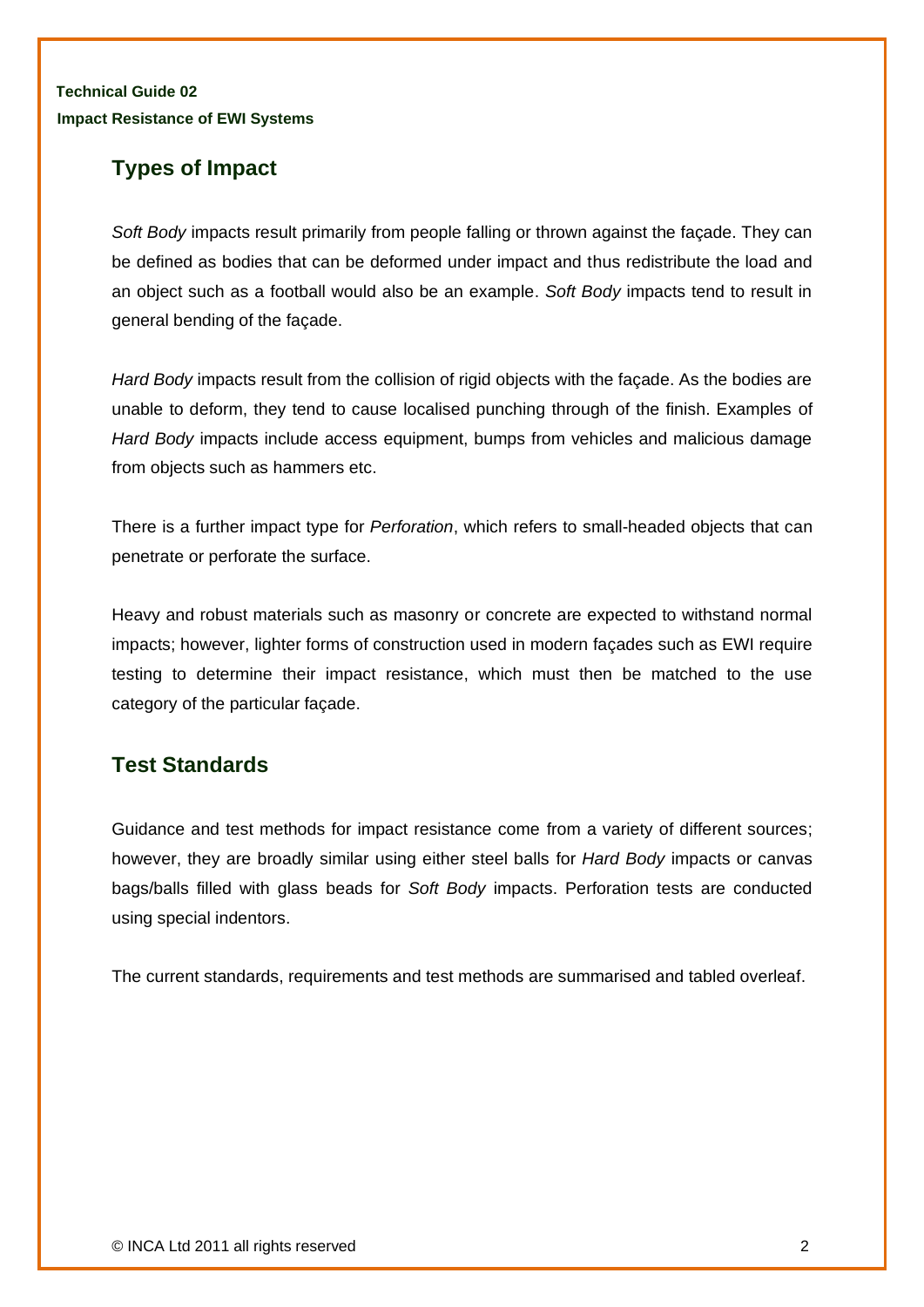#### **Technical Guide 02**

**Impact Resistance of EWI Systems**

| <b>Test Standard</b>                                                                                                                                            | <b>Hard Body</b>                                                                                   | <b>Soft Body</b>                                                                                                                                      | <b>Perforation</b>                                                  | <b>Pass Criteria</b>                                                                                                                | <b>Use Categories</b>                                                                                                                                   | <b>Comments</b>                                                                                                                                |
|-----------------------------------------------------------------------------------------------------------------------------------------------------------------|----------------------------------------------------------------------------------------------------|-------------------------------------------------------------------------------------------------------------------------------------------------------|---------------------------------------------------------------------|-------------------------------------------------------------------------------------------------------------------------------------|---------------------------------------------------------------------------------------------------------------------------------------------------------|------------------------------------------------------------------------------------------------------------------------------------------------|
| BS 8200:1985<br><b>British Standard</b>                                                                                                                         | 2 sizes of steel<br>ball (6Nm or<br>10Nm) dropped on<br>to horizontal test<br>wall                 | Glass spheres in<br>canvas bag<br>(120Nm)<br>serviceability or<br>500 Nm safety)<br>swung in a<br>pendulum<br>movement on to a<br>vertical test panel | N/A                                                                 | For minimum<br>defined impact<br>loads, walls are<br>described as<br>failure/ no damage/<br>damage to surface<br>finish/indentation | $A - F$ depending<br>on location and<br>use<br>Safe impacts for<br>serviceability and<br>security of<br>persons<br>Both relate to<br>categories $A - F$ | BS 8200:1985<br>has now been<br>declared<br>obsolescent<br>[going out of use]<br>although<br>alternative<br>guidance has not<br>been produced. |
| <b>ETAG 004</b><br><b>March 2000</b><br>Guideline for<br>European Technical<br>Approval Issued by<br>European<br>Organisation for<br><b>Technical Approvals</b> | Refer to ISO 7892                                                                                  | Non*                                                                                                                                                  | Perfotest using<br>small<br>hemispherical<br>indentors (3<br>sizes) | No deterioration/<br>rendering not<br>penetrated/<br>rendering not<br>cracked<br>Not perforated                                     | Categories I, II<br>and III define<br>zones describing<br>type of location<br>and possible<br>impact                                                    | Gives large and<br>small Hard Body<br>impacts as well<br>as risk from<br>perforation on<br>systems $< 6$ mm<br>thick                           |
| ISO 7892:1988<br>International<br>Organisation for<br>Standardisation<br><b>Vertical Building</b><br>elements-impact<br>bodies & general<br>test procedures     | 2 sizes of steel<br>ball (3J & 10J)<br>swung in a<br>pendulum motion<br>against a vertical<br>wall | Small soft body -<br>3kg ball<br>Large soft body $-$<br>50kg<br>spheroconical bag<br>Both swung in a<br>pendulum motion<br>against a vertical<br>wall | Non*                                                                | Non*                                                                                                                                | Non*                                                                                                                                                    | Test procedure<br>only                                                                                                                         |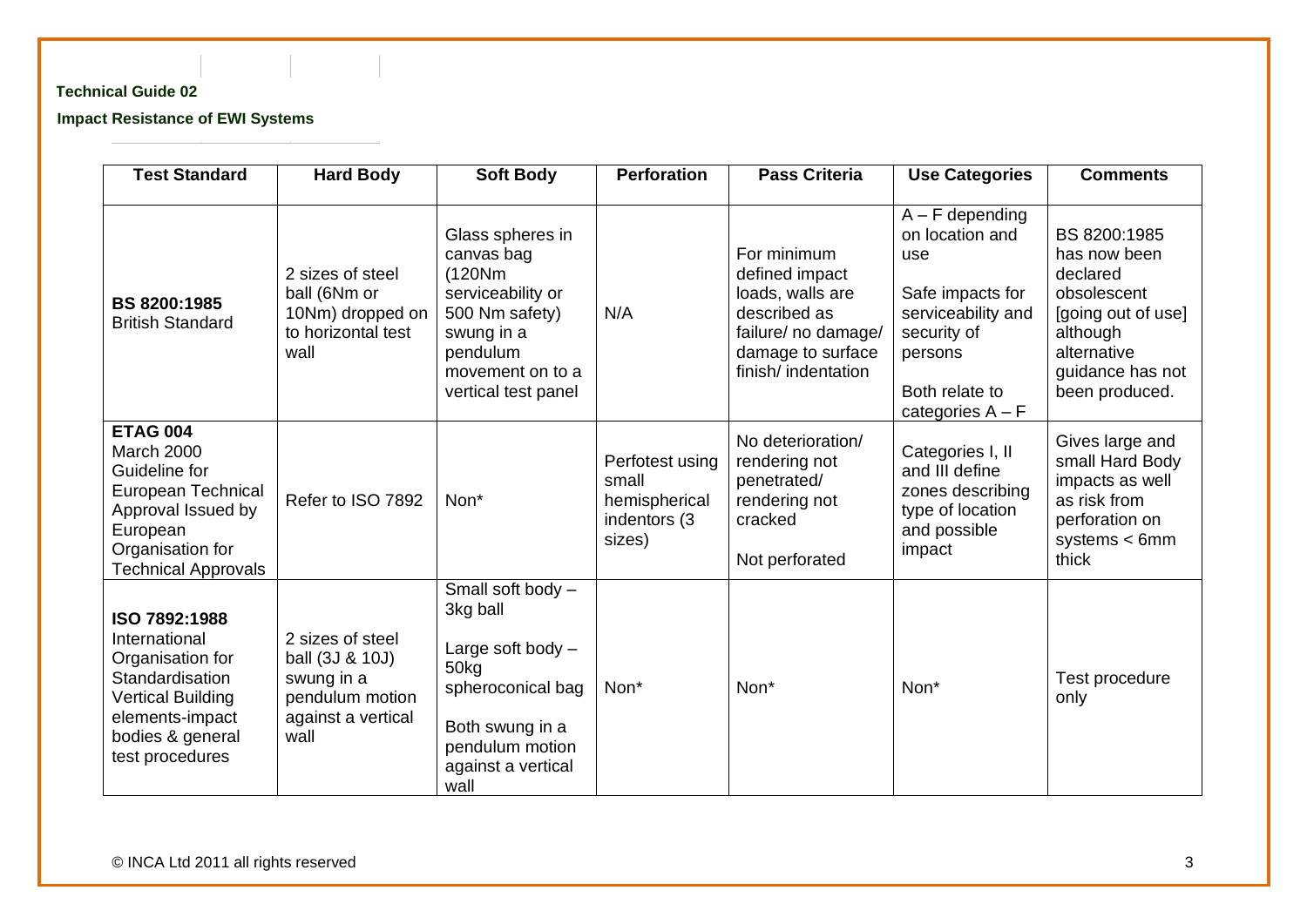### **Technical Guide 02**

#### **Impact Resistance of EWI Systems**

| <b>Test Standard</b>                                                                                                               | <b>Hard Body</b>                                                                                                                                          | <b>Soft Body</b>                                                                                                            | <b>Perforation</b>                                                              | <b>Pass Criteria</b>                                                                                                                                                  | <b>Use Categories</b>                                                                                                                    | <b>Comments</b>                                                                                  |
|------------------------------------------------------------------------------------------------------------------------------------|-----------------------------------------------------------------------------------------------------------------------------------------------------------|-----------------------------------------------------------------------------------------------------------------------------|---------------------------------------------------------------------------------|-----------------------------------------------------------------------------------------------------------------------------------------------------------------------|------------------------------------------------------------------------------------------------------------------------------------------|--------------------------------------------------------------------------------------------------|
| EN 13497:2002<br>European Standard<br>specifying<br>equipment and<br>procedure for testing<br>impact resistance of<br><b>ETICS</b> | 2 sizes of steel<br>ball (2J & 10J)<br>falling through a<br>pipe on to a<br>horizontal test<br>specimen or a rig<br>in accordance with<br><b>ISO 7892</b> | Non*                                                                                                                        | Non*                                                                            | No damage where<br>damage is defined<br>as visible<br>reinforcement,<br>delamination of<br>coats, perforation<br>of reinforcing coat                                  | Non*                                                                                                                                     |                                                                                                  |
| <b>MOAT 22:1988</b><br><b>UEAtc Directive for</b><br>Assessment of EWI<br>systems (EPS with<br>thin rendering)                     | 2 sizes of steel<br>ball (3J & 10J)<br>tested by<br>pendulum or<br>vertical drop                                                                          | Non*                                                                                                                        | Perfotest using<br>small<br>hemispherical<br>or cylindrical<br><i>indentors</i> | No deterioration,<br>not perforated or<br>not cracked<br>Record indentor<br>size against no<br>perforation                                                            | Classes I, II & III<br>ranging from<br>severe exposure<br>to stress to<br>unexposed<br>referenced to<br>impact test<br>results           |                                                                                                  |
| <b>MOAT 43:1987</b><br><b>UEAtc Directive for</b><br>impact testing on<br>opaque vertical<br>building components                   | 2 sizes of steel<br>ball (1kg & 0.5kg)<br>but 3 energy<br>levels (10Nm,<br>6Nm & 3Nm)<br>tested by<br>pendulum or<br>vertical drop                        | Small soft body -<br>3kg ball<br>Large soft body-<br>50kg<br>spheroconical bag<br>Tested by<br>pendulum or<br>vertical drop | Non*                                                                            | Some damage can<br>occur. Penetration<br>not allowed for soft<br>body. No falling<br>debris or dislodging<br>from fixings. Must<br>not impair safety of<br>structure. | 5 use categories<br>depending on<br>location and risk<br>of impact. Safe<br>impacts for<br>serviceability and<br>security of<br>persons. | Includes a<br>bending test<br>using a point load<br>application &<br>recording stress/<br>strain |

Notes:

\* Not tested under the standard  $1Nm = 1$  Joule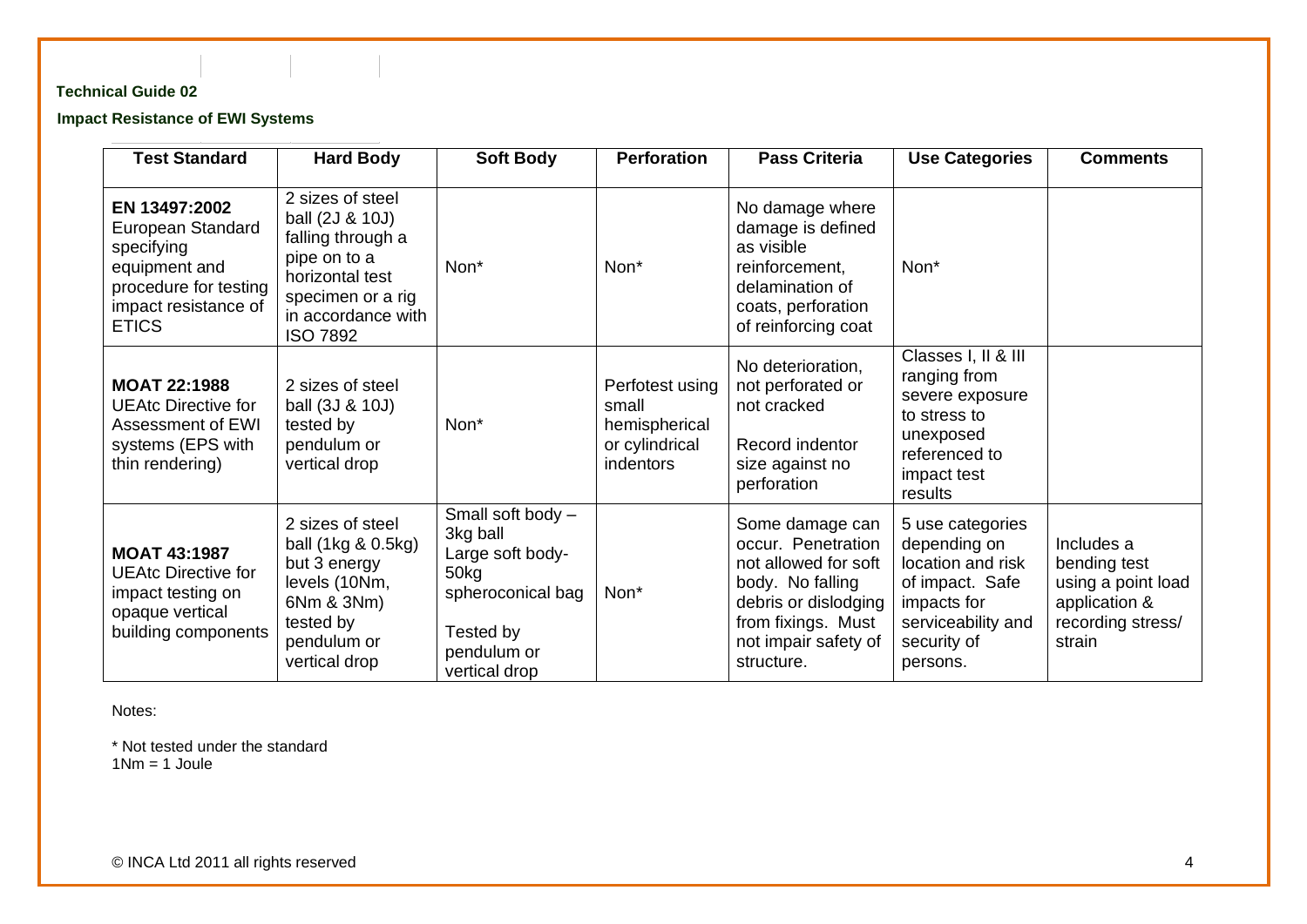## **Key Design Considerations**

Whilst there are several test methods, a common thread runs through them all. They all seek to demonstrate the resistance to impact through both *Hard Body* or *Soft Body* contact and some show additional resistance to perforation of small pointed objects.

The impact resistance needed for any particular building or part of building will depend on the type of building, its location and risk factors (such as vandalism or vehicular impact).

BS 8200, ETAG 004, MOAT 22 and MOAT 43 all provide guidance on categories of use depending on the impact test results.

Building designers should match the appropriate use category to EWI systems with adequate impact performance for the specified use. Due to the complexity of formulation and system design, it is not possible to define which EWI systems will perform best under given use categories. Advice and test data should be sought from system designers to establish the most suitable materials/systems.

The use categories and impact resistance levels are reproduced from the standards in Appendix A.

This guide is issued by INCA to give general guidance on best practice. INCA and the organisations responsible for its content do not accept any liability arising in any way from relying on this guide. If you require advice on a specific issue, you should seek your own independent professional advice.

Requests to use any part of this guide should be made in writing to:

Insulated Render and Cladding Association (INCA) E: info@inca-ltd.org.uk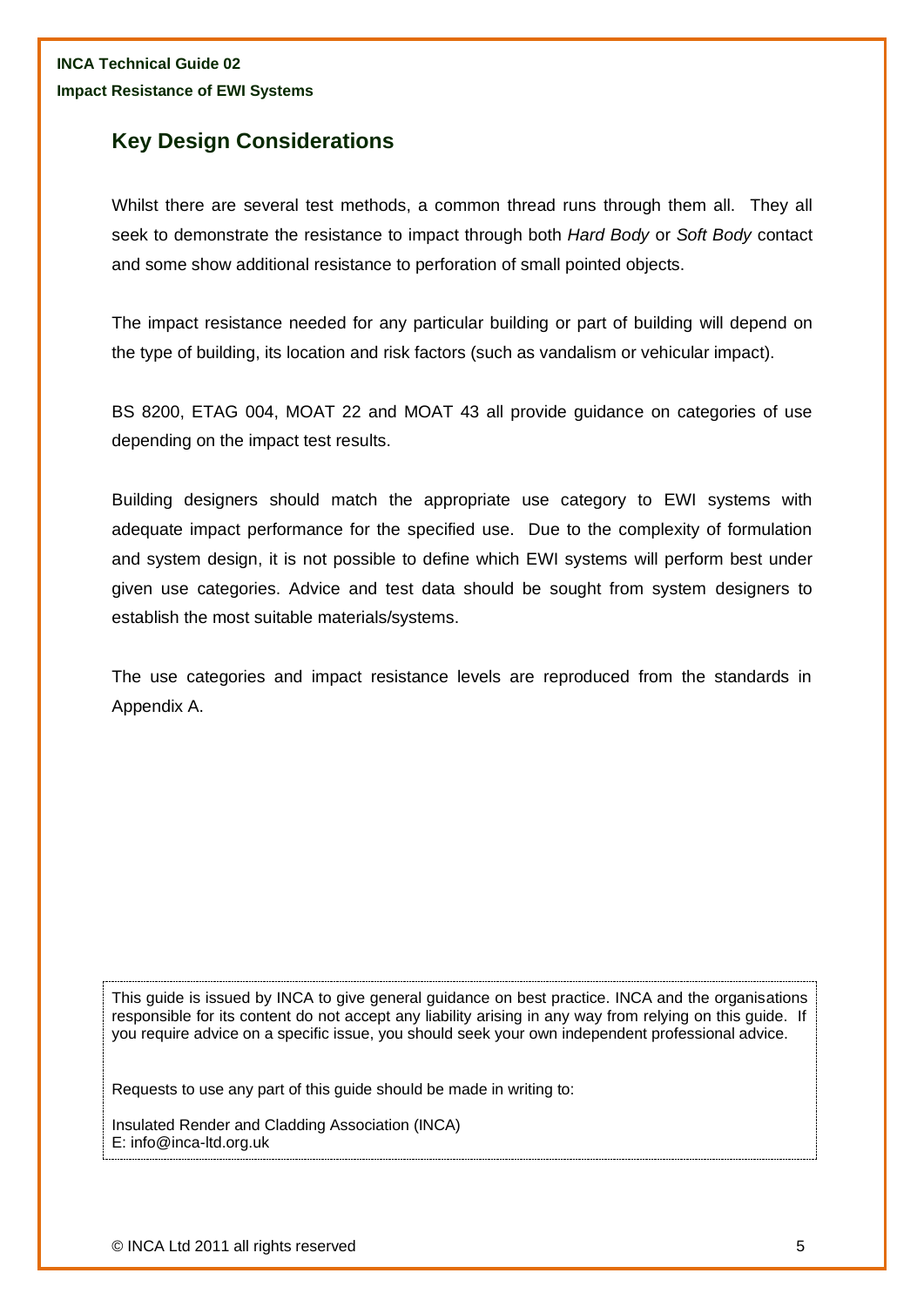# **Appendix A – Use Categories**

## **BS 8200:1985**

## **Table 2 – Categories Associated with Impacts on Surfaces of the Vertical Enclosure to Buildings (BS 8200:1985)**

| Category    | <b>Description</b>                                                                                                                                          | <b>Examples</b>                                                                                                                                 |  |
|-------------|-------------------------------------------------------------------------------------------------------------------------------------------------------------|-------------------------------------------------------------------------------------------------------------------------------------------------|--|
| A           | Readily accessible to public<br>and others with little<br>incentive to exercise care.<br>Prone to vandalism and<br>abnormally rough use                     | <b>External walls</b><br>of housing<br>and public<br>buildings in<br>vandal prone<br>areas                                                      |  |
| B           | Readily accessible to public<br>and others with little<br>incentive to exercise care.<br>Chances of accident<br>occurring and of misuse.                    | Walls<br>adjacent to<br>pedestrian<br>thoroughfares<br>or playing<br>fields when<br>Zone of wall<br>not in<br>up to 1.5m<br>category A<br>above |  |
| $\mathsf C$ | Accessible primarily to those<br>with some incentive to<br>exercise care. Some chance<br>of accident occurring and of<br>misuse.                            | Walls<br>pedestrian or<br>floor level<br>adjacent to<br>private open<br>gardens.<br>Back walls of<br>balconies                                  |  |
| D           | Only accessible, but not near<br>a common route, to those<br>with high incentive to<br>exercise care. Small chance<br>of accident occurring or of<br>misuse | Walls<br>adjacent to<br>small fenced<br>decorative<br>garden with<br>no through<br>paths                                                        |  |
| E           | Above zone of normal<br>impacts from people but<br>liable to impacts from thrown<br>or kicked objects                                                       | 1.5m to 6m above pedestrian<br>or floor level at location<br>categories A and B                                                                 |  |
| F           | Above zone of normal<br>impacts from people and not<br>liable to impacts from thrown<br>or kicked objects                                                   | Wall surfaces at higher<br>positions than those defined<br>in E above                                                                           |  |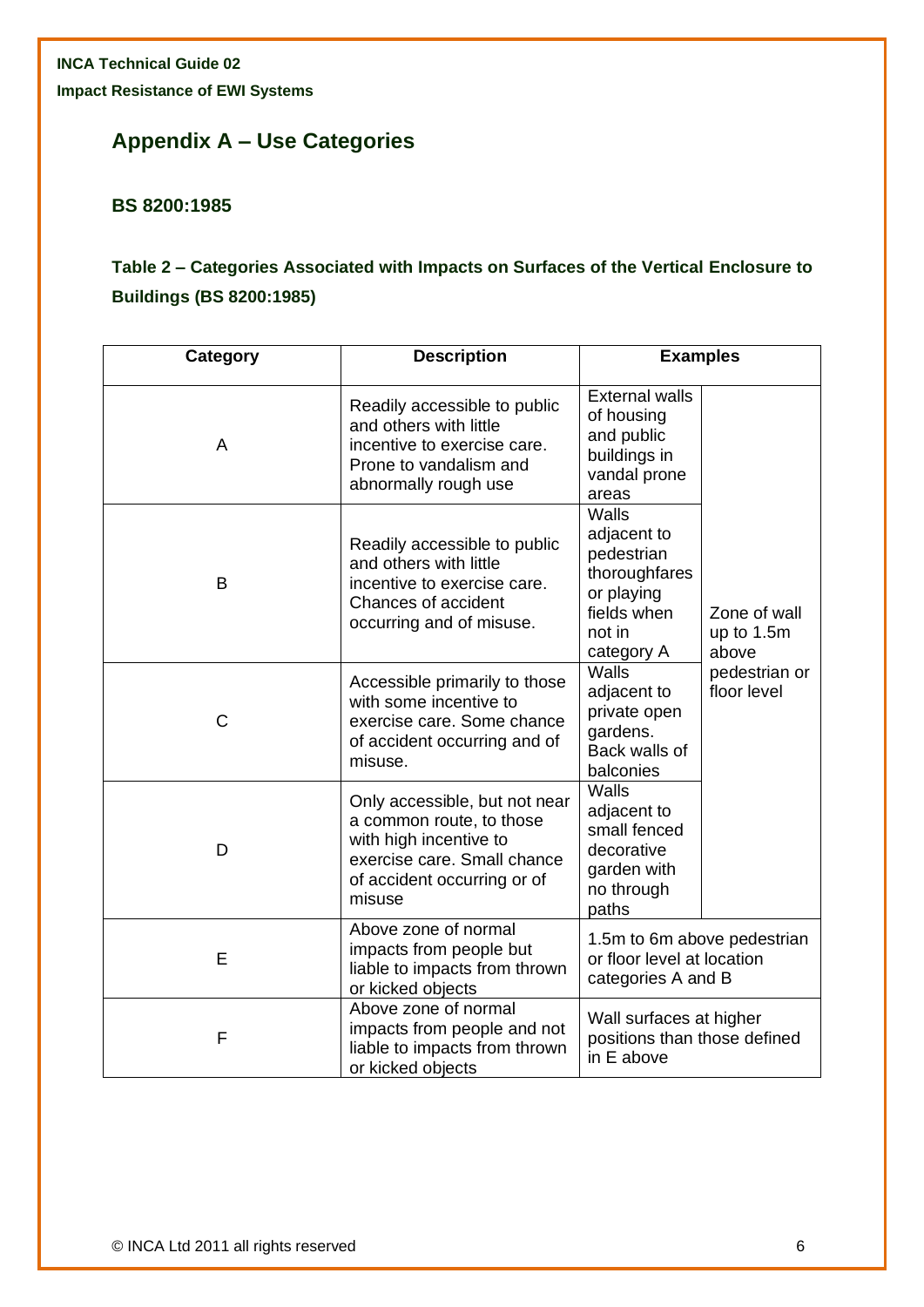#### **INCA Technical Guide 02**

**Impact Resistance of EWI Systems**

## **Table 3 – Test Impacts for Retention of Performance of Exterior Wall Surfaces (BS 8200:1985)**

| <b>Wall category</b>                                                                                                                                                                                                                                                                                   | Test impact energy for impactor shown |           |           |  |
|--------------------------------------------------------------------------------------------------------------------------------------------------------------------------------------------------------------------------------------------------------------------------------------------------------|---------------------------------------|-----------|-----------|--|
| (see Table 2)                                                                                                                                                                                                                                                                                          | Η1                                    | H2        | S1        |  |
|                                                                                                                                                                                                                                                                                                        | <b>Nm</b>                             | <b>Nm</b> | <b>Nm</b> |  |
|                                                                                                                                                                                                                                                                                                        | (see note 1)                          |           |           |  |
|                                                                                                                                                                                                                                                                                                        |                                       | 10        | 120       |  |
|                                                                                                                                                                                                                                                                                                        | հ                                     |           | 120       |  |
|                                                                                                                                                                                                                                                                                                        | (see note 2)                          |           |           |  |
|                                                                                                                                                                                                                                                                                                        |                                       |           |           |  |
|                                                                                                                                                                                                                                                                                                        |                                       |           |           |  |
| NOTE 1 No test impact values are given for category A walls. In each case the type and severity of<br>vandalism needs to be carefully assessed and appropriate impact values determined.<br><b>NOTE 2</b> With category D walls the risk of impact is minimal and impact test values are therefore not |                                       |           |           |  |

appropriate.

The wall, when subjected to the impacts in Table 3, should not have a reduced performance.

The results of the test should be defined as follows:

Brittle materials: failure or no damage

Other materials: damage to surface finish, indentation or no damage

Where the damage is a dent, the depth of the dent should be quantified although the criterion for failure may be an aesthetic one only. The depth of indentation which is acceptable visually depends on the characteristics of the material, its finish and location.

#### **Table 4 – Test Impacts to Ensure Safety to Persons (BS8200:1985)**

| <b>Wall category</b>                                                                         | Test impact energy for impactor shown |                         |  |  |
|----------------------------------------------------------------------------------------------|---------------------------------------|-------------------------|--|--|
| (see Table 2)                                                                                | H <sub>2</sub>                        | S1                      |  |  |
|                                                                                              | <b>Nm</b>                             | <b>Nm</b>               |  |  |
| A                                                                                            |                                       | (see note 1 to Table 3) |  |  |
| B and C<br>external and indoor surfaces                                                      | 10                                    | 500                     |  |  |
|                                                                                              | (see note 2 to Table 3)               |                         |  |  |
| F<br>external and indoor surface                                                             | 10                                    |                         |  |  |
| E and F<br>external surface if access is<br>required for regular cleaning<br>and maintenance |                                       | 350                     |  |  |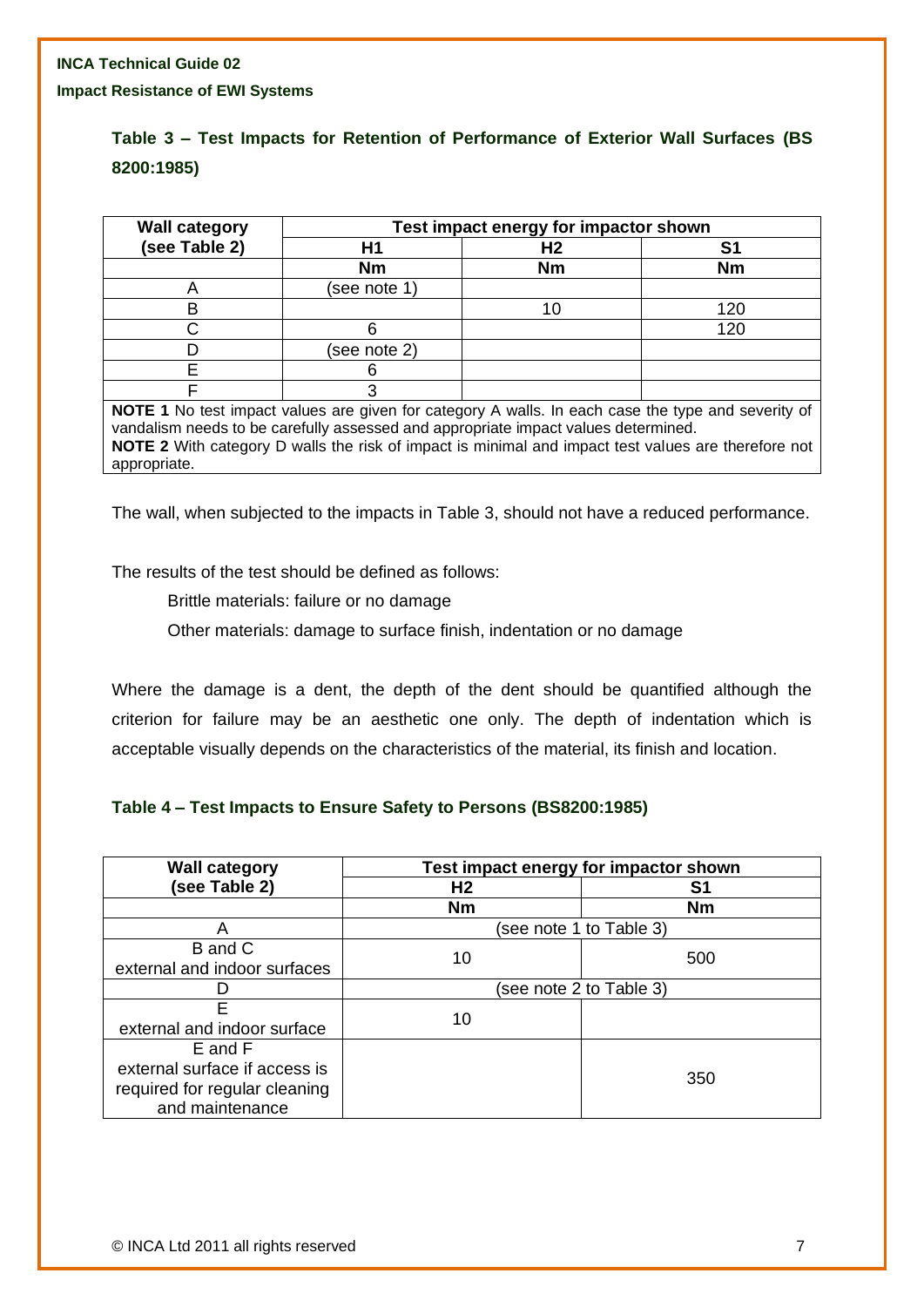#### **ETAG 004 March 2000**

The categories given in the following table have been adopted to correspond to the degrees of exposure in use. They do not include an allowance for acts of vandalism.

#### **Table 8 – Definition of Use Categories (ETAG 004 March 2000)**

| <b>Use Category</b> | <b>Description</b>                                                                                                                                                                                                                                                          |  |
|---------------------|-----------------------------------------------------------------------------------------------------------------------------------------------------------------------------------------------------------------------------------------------------------------------------|--|
|                     | A zone readily accessible at ground level to<br>the public and vulnerable to hard body<br>impacts but not subjected to abnormally<br>rough use                                                                                                                              |  |
| Ш                   | A zone liable to impacts from thrown or<br>kicked objects, but in public locations where<br>the height of the system will limit the size of<br>the impact; or at lower levels where access<br>to the building is primarily to those with some<br>incentive to exercise care |  |
| Ш                   | A zone not likely to be damaged by normal<br>impacts caused by people or by thrown or<br>kicked objects                                                                                                                                                                     |  |

The *Hard Body* impact with steel ball and the dynamic perforation with Perfotest represent the action from heavy, non-deformable or pointed objects which accidentally hit the system. Based upon the obtained results the system is assessed as being in category I, II or III as follows:

|                 | <b>Category III</b>            | <b>Category II</b>      | <b>Category I</b>              |
|-----------------|--------------------------------|-------------------------|--------------------------------|
| Test 5.1.3.3.1  |                                | Rendering not           | No deterioration <sup>1</sup>  |
| Impact 10 Joule |                                | penetrated <sup>2</sup> |                                |
| Test 5.1.3.3.1  | Rendering not                  | Rendering not           | No deterioration <sup>1</sup>  |
| Impact 3 Joule  | penetrated <sup>2</sup>        | cracked                 |                                |
| Test 5.1.3.3.2  | Not perforated <sup>3</sup> by | Not perforated $3$ by   | Not perforated <sup>3</sup> by |
| Perfotest       | using an indentor of           | using an indentor of    | using an indentor of           |
|                 | 20mm                           | 12mm                    | 6 <sub>mm</sub>                |

<sup>1</sup> Superficial damage, provided there is no cracking, is considered as showing "no deterioration".

 $3$  The test result is assessed as being "perforated" if a destruction of the rendering is shown up to a level beyond the reinforcement in at least 3 of the 5 impacts.

<sup>&</sup>lt;sup>2</sup> The test result is assessed as being "penetrated" if circular cracking penetrating as far as the insulation is observed.